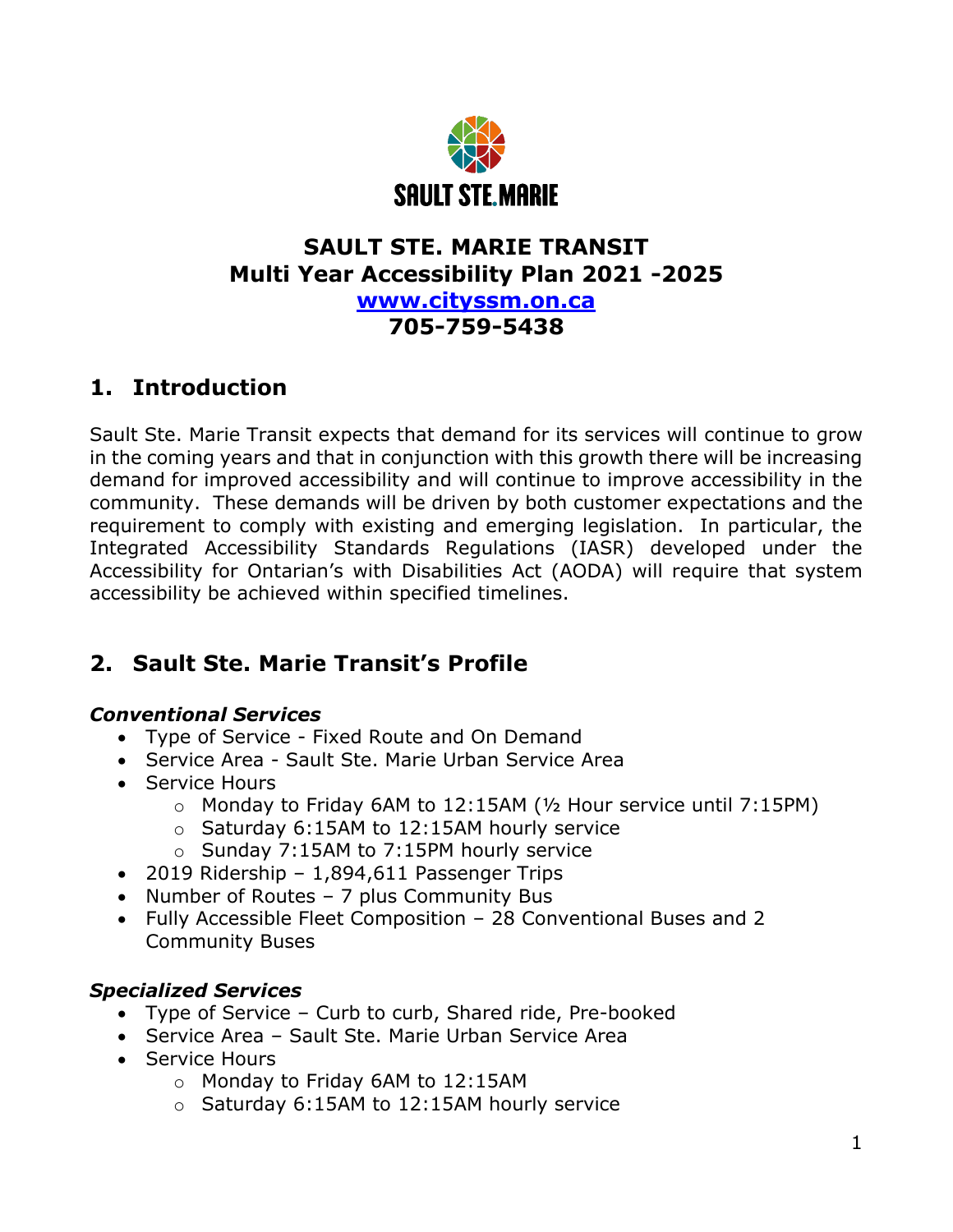- o Sunday 7:15AM to 7:15PM hourly service
- 2019 Ridership 45,822
- Fully Accessible Fleet Composition 11 Para buses
- **3. Identify, Prioritize and Develop a Plan to Remove and Prevent Accessibility Barriers** 
	- Annual public consultation with people with disabilities to seek their advice on which barriers, and which remedial actions should have priority for the coming year;
	- Making provision in our capital and operating budgets to seek funding to address the highest priority barriers;
	- Taking advantage of opportunities to secure funding to extend or accelerate the removal of priority barriers;
	- Consulting with the City of Sault Ste. Marie's Accessibility Advisory Committee (AAC), as well as other stakeholder groups, with respect to addressing barriers to accessibility.

## *4.* **Accomplishments of SSM Transit**

- Accept and respond to customer feedback in an effort to continually improve service. Each compliant is reviewed in depth based on the type of complaint by either analyzing the booking through the scheduling software, pulling video from the bus; discussing the complaint with the Operator; reviewing training practices and following up with the individual who filed the complaint.
- Participate in a public consultation meeting annually alongside the Accessibility Office to receive input from persons with disabilities;
- Developed steps to improve efficiency, including reduced wait times for Para bus Service, through upgrades to the scheduling software program;
- Developed policies and procedures for dealing with accessibility equipment failures in both conventional transit buses and Para buses. Policies and procedures are available on the website;
- Consulted and planned for accessible bus stops and shelters in the community with Sault Ste. Marie's AAC;
- Updated the SSM Transit Para bus application to ensure compliance with IASR. This application is available in fillable format and alternate formats upon request;
- Travel training sessions conducted as requested with various groups across the community as well, new Para bus user training is available upon request;
- Through PTIF and ICIP application, SSM Transit has secured funding for the following projects through to 2020, all in accordance with AODA to replace aging infrastructure: